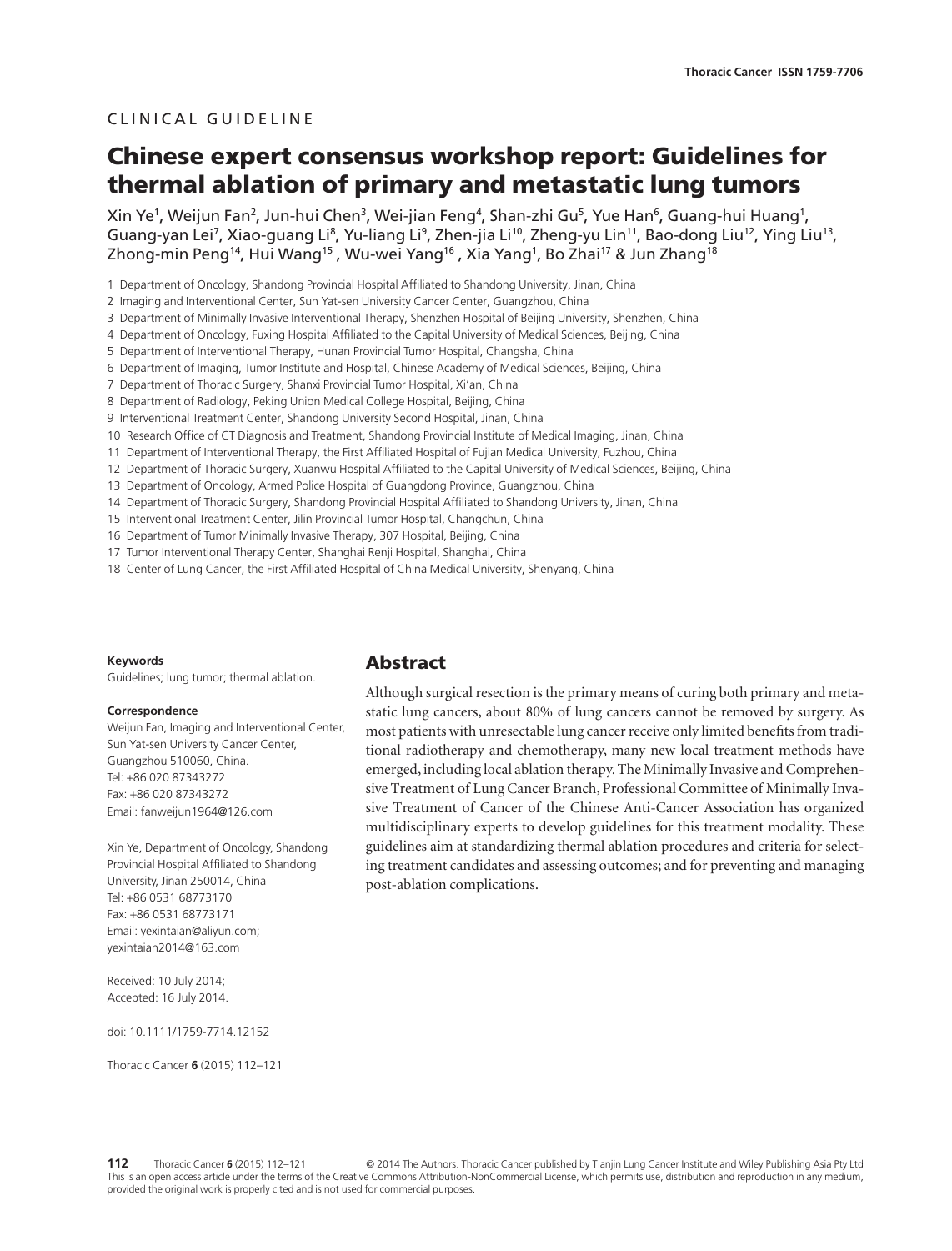# **Introduction**

Lung cancer is the deadliest and most common cancer, with an annual incidence of about 2.5 million and more than 1.6 million deaths each year, worldwide.<sup>1</sup> The picture is even worse in China. According to the 2012 China Annual Cancer Report, the annual incidence of lung cancer is 57.63 per 100 000 and annual mortality 48.87 per 100 000, ranking China first in the world in absolute terms.<sup>2</sup> For early-stage non-small cell lung cancer (NSCLC), surgical resection remains the therapeutic choice for curative intent,<sup>3</sup> but for various reasons about 80% of lung cancers cannot be removed surgically. Most patients with unresectable lung cancer can derive only limited benefits from traditional radiotherapy and chemotherapy. Therefore, many new local treatment methods have emerged, including local ablation therapy. Local thermal ablation is a minimally invasive technique that has been increasingly used to treat early-stage lung cancer.4 Percutaneous thermal ablation has been proved to be effective in treating lung metastases.<sup>5</sup> The Minimally Invasive and Comprehensive Treatment of Lung Cancer Branch, Professional Committee of Minimally Invasive Treatment of Cancer of the Chinese Anti-Cancer Association organized multidisciplinary experts to develop these guidelines for thermal ablation of primary and metastatic lung tumors to provide guidance for clinicians.

# **Local thermal ablation techniques**

Tumor thermal ablation is a therapeutic technique that directly causes irreversible injury or coagulation necrosis of tumor cells in one or more tumor lesions in a specific organ by utilizing the biological effects of heat. The techniques include radiofrequency ablation (RFA), microwave ablation (MWA), cryoablation, laser ablation, and highintensity focused ultrasound (HIFU),<sup>6</sup> although laser ablation and HIFU are not commonly used to treat lung tumors.

#### **Radiofrequency ablation (RFA)**

RFA is currently the most widely used ablation technique for the treatment of solid tumors. With radiofrequency electrodes inserted into the tumor tissue and the application of 200–650 kHz frequency alternating current, mutual friction and collisions of ions within the tumor tissue produce thermal biological effects to raise the local temperature up to 60–120°C. When the tissue is heated to >60°C, cell coagulation necrosis may occur. RFA volume depends on the transfer of heat produced by local RFA and thermal convection between the blood circulation and extracellular fluid.<sup>6-9</sup> In December 2007, the US Food and Drug Administration approved RFA for the treatment of lung cancer.<sup>9</sup> Since 2009, the NSCLC National Comprehensive Cancer Network (NCCN) Guidelines and China's Primary Lung Cancer Diagnostic and Treatment Practices (2011 edition) have both recommended RFA to treat patients with early-stage lung cancer who cannot tolerate surgical resection.

#### **Microwave ablation (MWA)**

MWA generally uses either of two frequencies, 915 MHz or 2450 MHz. In a microwave electromagnetic field, water molecules, protein molecules, and other polar molecules within tumor tissue vibrate at high speeds, resulting in collision and mutual friction between molecules. This can produce temperatures of 60–150°C in a short time, leading to coagulation necrosis of the cells.<sup>10–12</sup> As ablation can concentrate microwave energy in a certain range, the desired target area can be effectively radiated. MWA has a higher convection and a lower "heat-sink" effect in the lungs.<sup>13-17</sup>

### **Cryoablation**

Argon-helium cryoablation is a currently mature cryotherapy, based on the principle that high-pressure argon gas may be cooled to −140°C, and helium can rapidly rise from −140°C to 20–40°C. The temperature gradient change can lead to: (i) protein denaturation of target tissues; (ii) cell lysis as a result of changes of the internal and external osmotic pressures and "freezing;" and (iii) tissue necrosis resulting from microvascular thrombosis.18–20 The "ice ball" observed under computed tomography (CT) or magnetic resonance imaging (MRI) can directly distinguish the ablation region and tumor boundary to determine the margin of freezing injury, which is generally within 4–6 mm of the margin of the ice ball. $19,20$ 

These three ablation techniques can all be used for local treatment of lung cancer, but have different advantages. For tumors with diameters  $\leq$  3 cm, all ablation methods can achieve good therapeutic effects. RFA electrodes can be adjusted to protect adjacent organs. For tumors larger than 3 cm, particularly those larger than 5 cm, MWA is significantly better than the other two techniques because of its consistently higher intratumoral temperatures, larger tumor ablation volumes, shorter ablation times, improved convection profile, and a larger power field that enhances treatment of perivascular tissue and, thus, limits the "heat sink" effect. Furthermore, multiple MWA antennas can be positioned into the target tissue and activated simultaneously, maximizing the ablation zone size. The "ice ball" formed in cryoablation produces a clear, easily monitored margin, and can be used to treat tumors near high-risk adjacent organs. Cryoablation is also less likely to cause local pain. For tumors ≤1 cm from the pleura or complicated with bone destruction as a result of bone metastases, cryoablation is significantly better than RFA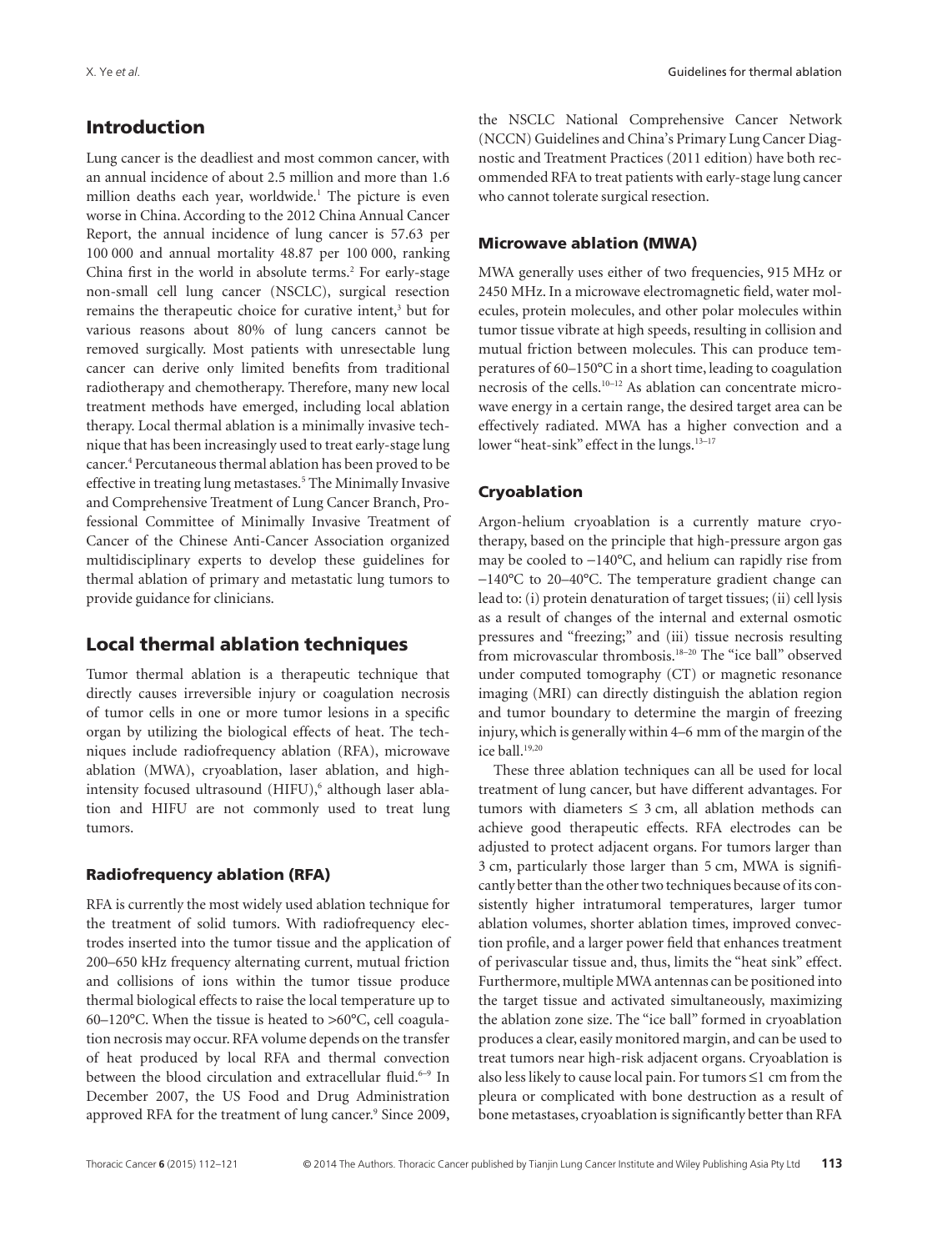

**Figure 1** Decision chart for use of thermal ablation.

and MWA. However, cryoablation consumes platelets during treatment, and thus, should be avoided for patients with poor blood clotting function.

### **Procedure platform**

Imaging guidance techniques for percutaneous thermal ablation include CT, MRI, and ultrasound. CT is the most commonly used image-guided technique in lung tumor ablation, followed by MRI. For tumors near or adherent to the chest wall in cases where the whole picture could be observed with ultrasound, ultrasound guidance can be used.

Thoracotomy or video-assisted thoracoscopic assisted techniques are generally used when: (i) the tumor is adjacent to critical structures, such as large blood vessels, the hilum, or heart; or (ii) the lesion was identified as unresectable after an earlier thoracotomy.<sup>21</sup>

# **Indications and contraindications**

Because percutaneous thermal ablation of primary and metastatic lung tumors is still not an established treatment in general, the indications should be selected by an interdisciplinary board (Fig 1).

### **Complete ablation**

Complete ablation refers to complete necrotic lesions of the local tumor tissue and a possible cure through thermal ablation.

## **Primary peripheral lung cancer**

Among patients with primary peripheral lung cancer, $22-27$ complete ablation may be suitable for: (i) patients who are not candidates for curative surgical resection because of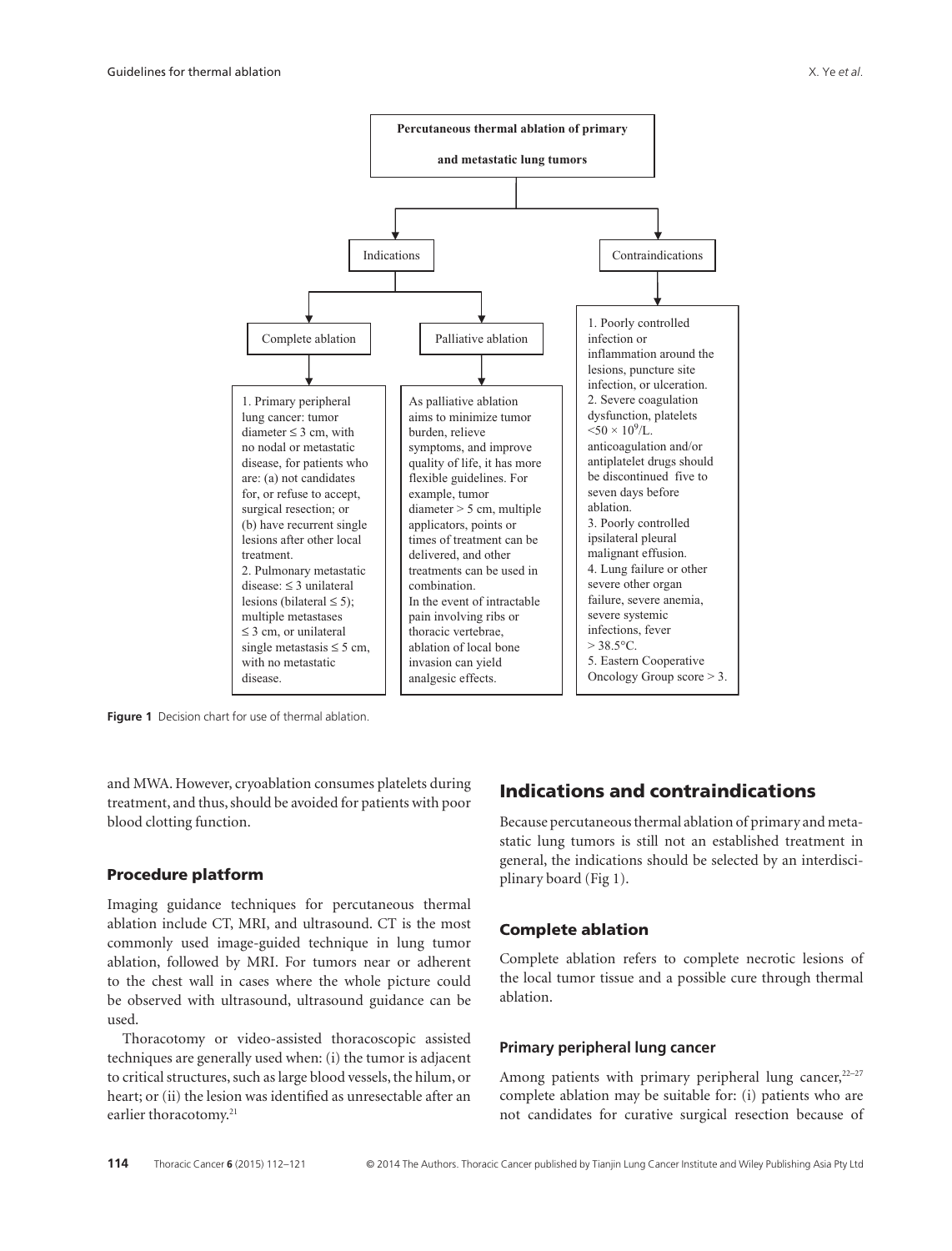cardiorespiratory comorbidity, insufficient vital lung function, or older age; (ii) patients who refuse to accept surgical resection; or (iii) patients with recurrent single lesions after other local treatment (including three-dimensional conformal radiation or stereotactic body radiotherapy). The maximum tumor diameter for thermal ablation is ≤3 cm, with no evidence of nodal or distant metastases.

### **Pulmonary metastatic disease**

Intrapulmonary metastases,  $24,25,28-33$  such as kidney, colorectal and breast cancers, sarcoma, melanoma, and hepatocellular carcinoma, may have good outcomes, depending on their biological characteristics. If the primary disease can be effectively treated, thermal ablation can be used on pulmonary metastases. However, use of thermal ablation should be limited to ≤3 unilateral lung lesions (bilateral ≤ 5) for multiple metastases, with maximum diameters of ≤3 cm, or ≤5 cm for a unilateral single metastasis with no metastasis at any other site. For patients with bilateral pulmonary metastatic disease, bilateral simultaneous ablation is not recommended.

# **Palliative ablation**

The purpose of palliative thermal ablation is to minimize tumor burden, relieve symptoms caused by the tumor, and improve quality of life. For patients in whom complete ablation cannot be achieved, the indications are more flexible. For example, for target tumors >5 cm, multiple applicators can be delivered and other treatments can be used in combination. In the event of intractable pain involving ribs or thoracic vertebrae, ablation of local bone invasion can yield analgesic effects.25,34–37

### **Contraindications**

Because of excellent tolerance of percutaneous thermal therapy, identifying an absolute contraindication for lung thermal ablation is difficult, with the exception of patients with untreatable coagulopathies.5,7,10,11,24,38,39 However, caution should be exercised for patients with: (i) poorly controlled infection or inflammation around the lesions, puncture site infection, or ulceration; (ii) severe bleeding tendency, platelets  $<$  50  $\times$  10<sup>9</sup>/L, or severely disordered coagulation, in whom anticoagulation and/or antiplatelet drugs should be discontinued at least five to seven days before percutaneous ablation; (iii) ipsilateral pleural malignant effusions that are not well controlled; (iv) severe liver, kidney, heart, lung or brain function insufficiency, severe anemia, severe dehydration and nutritional and metabolic disorders that cannot be corrected or improved in the short term, severe systemic infections, high fever (>38.5°C); or (v) Eastern Cooperative Oncology Group (ECOG) score > 3.

# **Procedure preparation**

#### **Patient assessment and imaging**

Complete history, physical examination, and recent image data should be carefully reviewed to assess each patient's thermal ablation indications. Selection of procedure should be based on multidisciplinary decisions, with the procedure discussion recorded. Contrast-enhanced chest CT (within 2 weeks) is a key imaging assessment before thermal ablation, in which the tumor's size, location, and relationship with neighboring vital organs, blood vessels, trachea or bronchi can be seen. As relevant staging and examinations are completed, positron emission tomography (PET)-CT scans are recommended if applicable to exclude or detect distant metastases.40

### **Laboratory tests**

Laboratory tests should include routine blood, urine, and stool tests, coagulation, liver and kidney function, blood glucose, tumor markers, blood type and other tests, electrocardiogram (ECG), cardiac ultrasound (optional for elderly patients), and pulmonary function test.

#### **Pathological examination**

For primary lung cancer, percutaneous biopsy or bronchoscopy should be performed before ablation to confirm the diagnosis. When metastatic lesions are not typical, biopsy is recommended before ablation.5,24,41

### **Drugs and monitoring equipment**

Drugs for anesthesia and analgesia, antitussives, hemostatics, and vasodilators and antihypertensive drugs, as well as rescue medicines and equipment, should be prepared preoperatively.

#### **Patient preparation**

The patient and/or his/her family or representative must sign an informed consent form. The patient should fast four hours before local anesthesia, or abstain from solid food 12 hours and liquids four hours before general anesthesia. The patient should also undergo surgical skin preparation, if necessary, establishment of intravenous access, and oral antitussive before the procedure.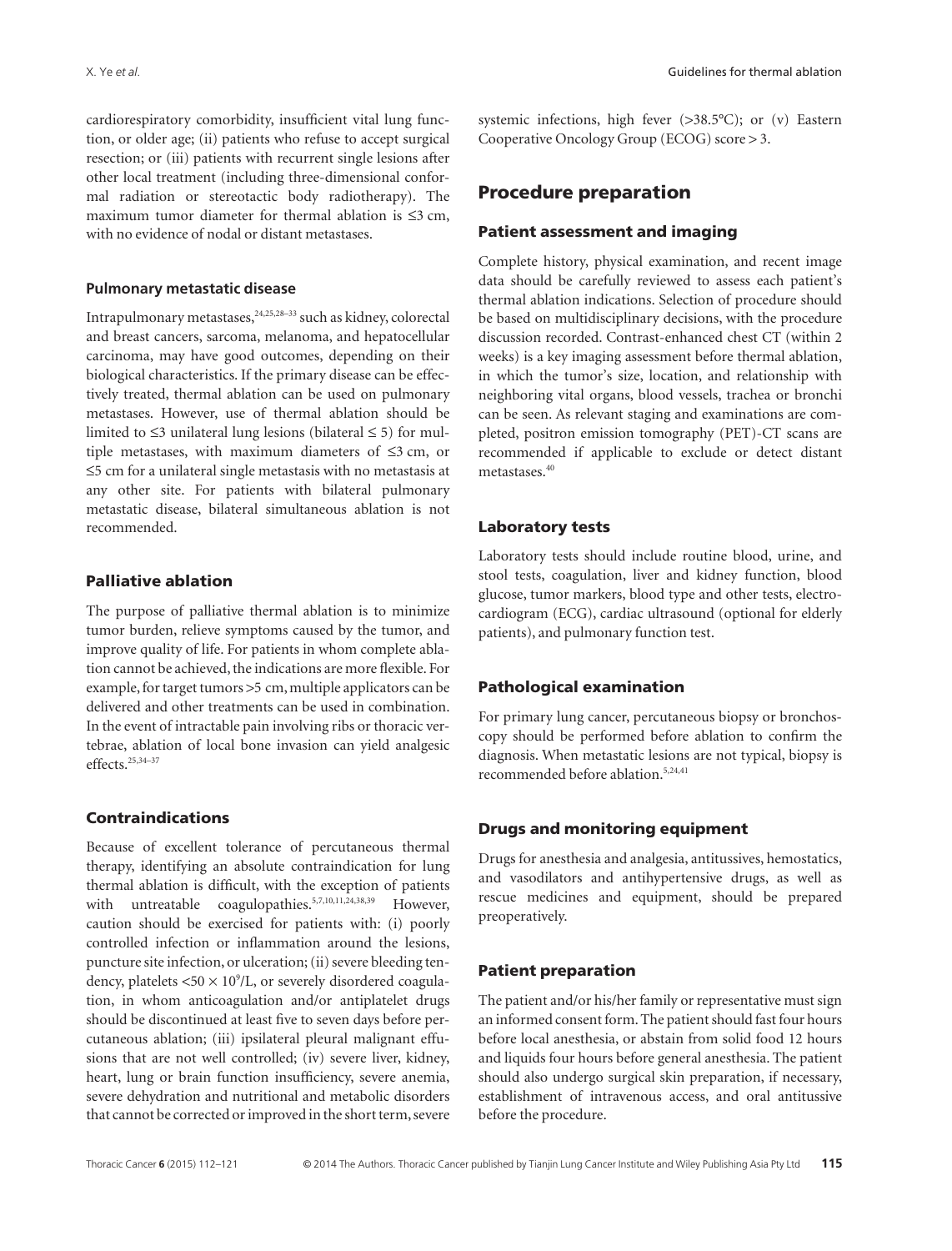# **Anesthesia, procedural and post-procedural care**

### **Anesthesia and disinfection**

According to the patient's condition, general anesthesia or local anesthesia can be used for the procedure, while ensuring compliance with aseptic techniques.<sup>42,43</sup>

#### **Procedural and post-procedural care**

After the proper ablation technique is determined, CT is one of the most common and accurate image-guided approaches. During the procedure, the thermal ablation applicator (electrode or antenna or probe) is directly inserted into the target tissue through the skin under CT guidance. After confirming that the ablation applicator is correctly positioned using multi-planar CT imaging, ablation is performed. Selection of lung tissue ablation parameters can be adjusted to the equipment manufacturer's recommended parameters.

A number of ablation patterns can be used based on the tumor size and location: (i) single session at a single point  $(e.g. lesions \leq 3 cm);$  (ii) single session at multiple points (e.g. 3–5 cm); or (iii) single or multiple sessions at multiple points using multi- applicators (e.g. >5 cm, or palliative ablation). During the thermal ablation process, damage to lung tissue surrounding the tumor may lead to an opaque high-density area, called ground-glass opacity (GGO), appearing in the CT image. When the peripheral margin of the GGO in the target tissue expands 5 mm or more beyond the pre-procedure tumor borders, the ablation applicator can be pulled out. Due care should be taken to ablate the withdrawal path of the ablation applicator. A repeat large-range (preferably whole-lung) CT scan should be carried out at the end of the ablation procedure to identify any complications and assess technical success.

Monitoring the patient's heart rate, blood pressure, and oxygen saturation is necessary during the procedure; the patient should be closely observed for breathing, pain, cough, hemoptysis, etc. Symptomatic treatment should be delivered when necessary. Post-procedural attention to vital signs is recommended. Chest X-ray or CT scan can be performed after 24 to 48 hours to check for complications (such as asymptomatic pneumothorax or pleural effusion).

# **Follow-up and response assessment**

#### **Follow-up**

Monthly contrast-enhanced chest CT scans are performed for the first three months after the procedure. After that, contrast-enhanced chest CT or PET/CT scans and tumor markers are examined every three months, to detect whether local lesions have been completely ablated or if any new pulmonary lesions or extrapulmonary metastases have emerged. Contrast-enhanced chest CT is the standard method of evaluating ablation efficacy at present. If available, use of PET-CT in combination with contrast-enhanced CT can provide a more accurate assessment of the efficacy after ablation.24,40,44

# **Post-procedure imaging characteristics and response assessment**

# **Computed tomography-based efficacy assessment**

After ablation, variations on contrast-enhanced CT scans will follow a pattern: the lesion will grow for one to three months after ablation, and remain stable or gradually involute and decrease in size after three months.<sup>44,45</sup>

In the first week, the lesion may show low-density honeycomb-like or cavernous areas, and the area around the ablated tumor will be surrounded by concentric circles of different degrees of decay, known as the "cockade" sign (which is more obvious 24–48 hours after ablation). CT values (Hounsfield units) are reduced, and the lesion is enlarged compared with what it was before ablation, with a GGO-like reaction band around it. A GGO beyond the peripheral border of the tumor is thought to indicate complete tumor ablation.24,46,47 In the intermediate phase (1 week to 3 months), as the ablation zone increases constantly, a sharp enhanced ring may appear around the perimeter (benign periablational enhancement), known as the"egg shell" sign (a thin rim peripheral to the zone of ablation, a relatively symmetric and uniform process with smooth inner margin, that can measure 0.5–3 mm). In the late phase (after 3 months), the ablation zone remains stable compared with the baseline (CT findings at about 1 month after the ablation). Subsequent follow-up CT results of the lesion area may present different modes, such as fibrosis, cavities, nodules, atelectasis, and disappearance.<sup>47</sup>

#### **Assessment of local efficacy**

The lesion at one month after ablation is used as the baseline to determine local efficacy.

Complete ablation is indicated by lesion disappearance, complete cavernous formation, fibrotic progression or scar, solid nodule involution or no change, without contrastenhanced signs on the CT scan, and/or atelectasis.

Incomplete ablation is indicated by incomplete cavernous formation, with some solid or liquid components remaining and irregular peripheral or internal enhancement signs on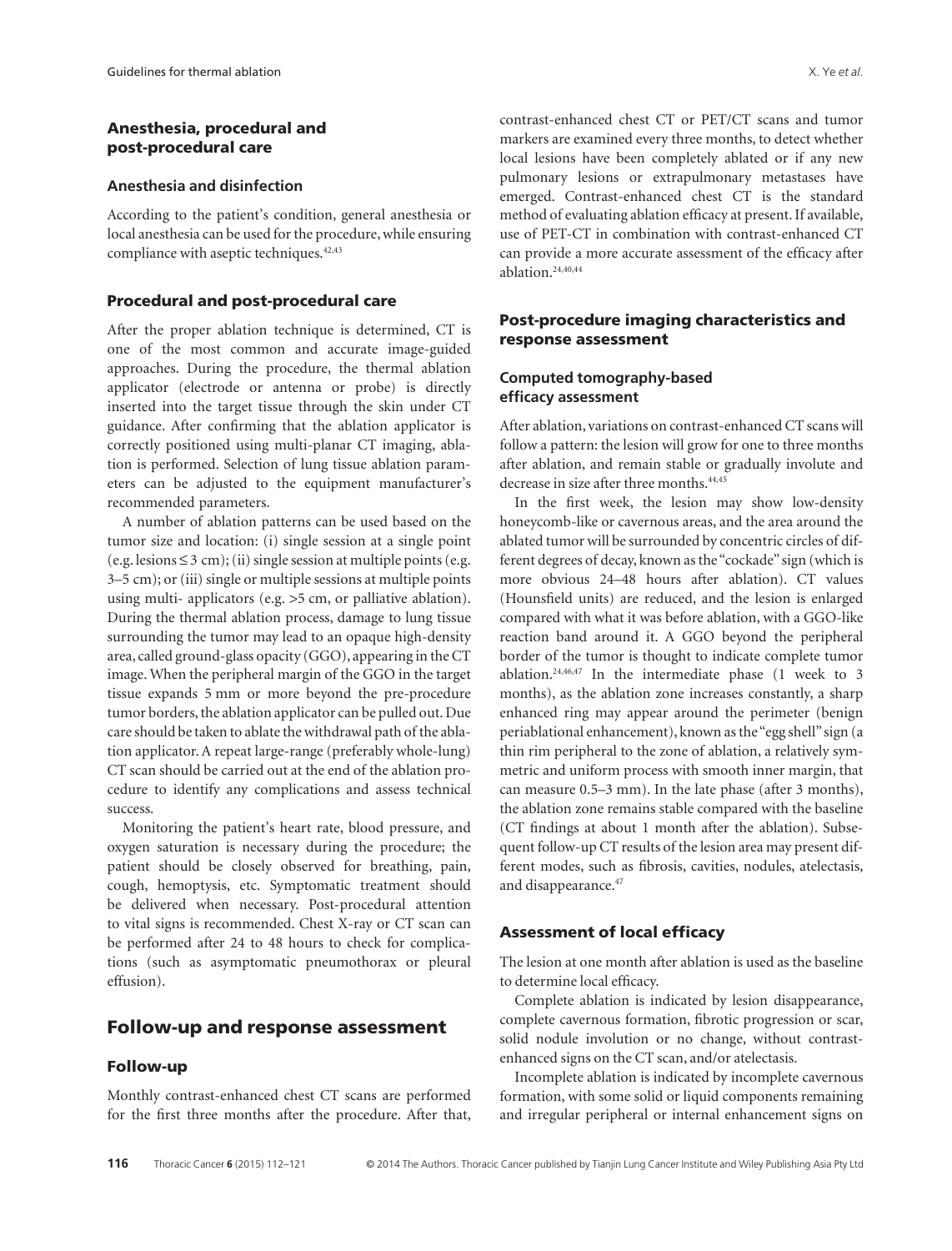CT scans; partial fibrosis, with solid residues in the fibrotic lesion, which presents as irregular peripheral or internal enhancement signs on CT scans; and/or solid nodules with unchanged or increased size, which also present as irregular peripheral or internal enhancement signs on CT scans.

PET-CT may be the most accurate means of determining the local response after ablation, but it has a high falsepositive rate three months after ablation. For various reasons, PET-CT has not been widely applied in the field of tumor ablation, but if applicable, it is recommended for follow-up assessment of ablation response.<sup>48-50</sup>

### **Clinical outcomes assessment**

Regular follow-up is based on the local efficacy assessment, to monitor improvement in quality of life (such as pain relief, as evaluated by a numeric rating scale). Overall survival is recorded during follow-up, as survival is the most important indicator of clinical outcomes. Patient survival at one, two, three, and five years should be followed.

### **Complications and treatment**

Percutaneous lung tumor ablation is a relatively safe topical treatment. The incidence of complications is reported according to the classifications of the Imaging-guided Tumor Ablation International Working Group of the Society of Interventional Radiology.51

Major complications can cause death or disability, hospitalization or clinical treatment, increased level of care or prolonged hospitalization, including blood transfusions or thoracic drainage. In the event of death, the relationship with the ablation should be noted. Minor complications include cases of pneumothorax that do not require drainage.

Side effects include adverse outcomes associated with treatment,which may happen often, but rarely cause substantial damage, including pain, pleural reaction, small amounts of pulmonary bleeding, bloody sputum, small amounts of pleural effusion, and post-ablation syndrome. According to the time of occurrence, they are classified as immediate complications (<24 hours after ablation), perioperative complications (24 hours–30 days after ablation) and delayed complications (>30 days after ablation).

#### **Pain**

After a procedure under local anesthesia, patients may experience varying degrees of pain. Pain control treatment is often particularly necessary for the ablation of lesions near the pleura. If the pain is severe, opioid medications can be increased, and the proper amount of sedatives can also be used. Post-procedural pain is usually mild and will last for several days, or up to two weeks in certain patients, but moderate or severe pain is rare. Non-steroidal analgesic drugs can be used for pain control.

#### **Post-ablation syndrome**

Post-ablation syndrome occurs in approximately two thirds of patients, as a result of the absorption of necrotic substances and release of inflammatory cytokines. This syndrome is transient and self-limiting; its symptoms include low-grade fever, general malaise, fatigue, vomiting, and so on, which generally last three to five days, or (less often) up to about two weeks. Symptomatic treatment is often sufficient, in addition to non-steroidal drugs when necessary.A small dose of shortterm glucocorticoids in conjunction with enhanced supportive treatment can be helpful.

## **Pneumothorax**

Pneumothorax is the most common post-ablation complication, with an incidence rate of  $10-60\%$ ,<sup>52,53</sup> and is more common with emphysema, male patients, age > 60 years, tumor <1.5 cm, tumor in the lower lobe, >3 puncture for a single tumor in lung tissue, multiple tumors and multiple puncture and ablations, and a long part of the ablation path through lung tissue or through a large fissure.<sup>54-56</sup> Most cases of pneumothorax can be easily treated or are self-limiting. Fewer than 10% of cases need thoracic drainage. If there is still a gas leak after thoracic drainage, continuous suction, pleurodesis, endoscopic injection sclerotherapy, tracheal valve implantation and other means can be used.<sup>57</sup> The patient should also be observed for delayed pneumothorax (i.e.  $\geq$ 72 hours after ablation).<sup>58</sup>

#### **Pleural effusion**

A small amount of pleural effusion is usually observed after  $1-60\%$  of ablation procedures,<sup>52</sup> and is thought to be a sympathetic response to thermal damage; 1–7% of patients require puncture/catheter drainage for the pleural effusion. Risk factors for pleural effusions include large lesions, ablation of multiple lesions at one time, lesions near the pleura  $(<$ 10 mm), and prolonged ablation.<sup>54</sup>

#### **Bleeding**

The incidence of bleeding is  $3-8%$  during ablation,<sup>51,52</sup> but hemoptysis is extremely rare.<sup>52,59,60</sup> In the event of moderate or severe hemoptysis, ablation should be carried out immediately with intravenous hemostatic infusion. As ablation itself can cause blood coagulation, bleeding will gradually stop as the ablation progresses. As a result, the incidence of major bleeding is not high during the procedure. Obviously, large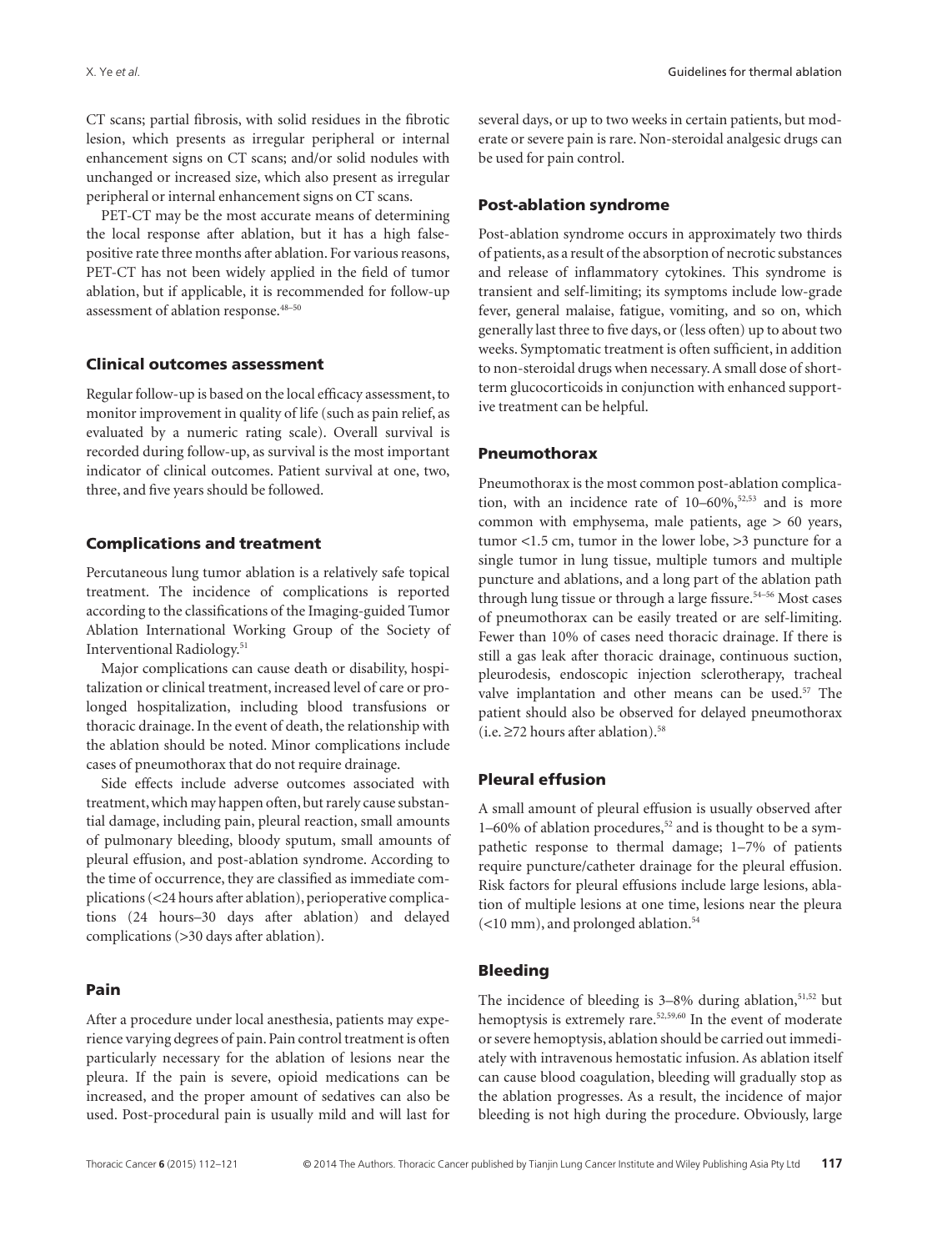blood vessels or atelectatic lung tissue should be avoided as much as possible. Postoperative hemoptysis is often selflimiting, and can last three to five days. In cases where conservative treatment fails, embolization or exploratory thoracotomy can be performed.

### **Pleural reaction**

Ablation stimulates the vagus nerve that dominates the parietal pleura, and vagus nerve excitement can slow the heart rate, and even cause cardiac arrest. When this happens, the ablation should be suspended to allow complete local anesthesia.Atropine, sedatives and other drugs should be properly applied.

# **Infection**

The incidence of lung infection caused by ablation is 1–6%.52,59–61 Prophylactic antibiotics can be used 30 to 60 minutes before the procedure, and once again in 24 hours, and can be extended to 48 to72 hours for patients older than 70 years, or for those with chronic obstructive pulmonary disease, poorly controlled diabetes, tumors > 4 cm, or low immunity. If the temperature is still > 38.5°C at five days after the procedure, lung infections should be first suspected.Antibiotics should be adjusted according to sputum, blood or pus culture results. Pulmonary or chest abscesses can be drained using tube placement. Also, note that as interstitial pneumonia often occurs after radiotherapy, ablation increases the risk of secondary infection.<sup>61</sup>

#### **Less common complications**

Individual reports included cases of bronchial fistula, acute respiratory distress syndrome, thermal burns or frostbite in non-target areas, cold shock, thrombocytopenia, tumor seeding via needle, nerve damage (brachial plexus, intercostal, phrenic, recurrent laryngeal nerves, etc.), pulmonary or air embolism, and myocardial infarction. Individualized treatment should be given in such cases.

# **Ablation in combination with other therapy**

Ablation in combination with other therapy methods is an important part of current cancer research, including combinations of ablation with surgery, chemotherapy, radiation and/or molecular-targeted drugs and the like. The combination of ablation and radiotherapy can improve local tumor control and prolong survival, while not evidently increasing adverse reactions.<sup>62–64</sup> Although few studies have been published on ablation with chemotherapy in NSCLC, the combination can control localized tumors and prolong patient survival.<sup>65-68</sup>

# **Conclusion**

Minimally invasive therapy appears to be the direction of future lung cancer treatment development. In particular, imaging-guided percutaneous thermal ablation techniques have the following advantages in treating lung tumors: minimal invasiveness, good therapeutic effects, safety, fast recovery, relatively simple procedure, and wide applicability. The best reported one, three, and five-year overall survival rates after RFA for NSCLC are 97.7%, 72.9%, and 55.7%, respectively,<sup>69</sup> with a procedural mortality rate of <1%.<sup>70</sup> Such clinical evidence indicates that this technique will be more widely used in treating lung tumors in the future, and it could become a new treatment modality following surgery, radiotherapy, and chemotherapy. Clinically, however, thermal ablation is used much less often to treat primary and metastatic lung cancer patients than surgery, radiotherapy, and chemotherapy.71–75 Further work is needed to change the knowledge of thermal ablation techniques among traditional oncologists, making the treatments universal and standardized.

However, thermal ablation as the treatment of primary and metastatic lung tumors has some current problems: (i) although thermal ablation technology has become an important facet of multidisciplinary lung cancer treatment, especially for the early lung cancer patients who cannot be tolerate surgical resection (for whom it is likely to become the treatment of choice), large-scale, multi-center, randomized, prospective clinical trials are still lacking; (ii) no prospective, multi-center comparative clinical trials with other conventional treatments (such as stereotactic radiation therapy) have been performed; (iii) few clinical trials use thermal ablation in combination with other treatments (such as radiotherapy, chemotherapy and molecularly targeted therapy); $76-79$  (iv) as a relatively new modality, thermal ablation has not been subjected to the volume of clinically based refinements to improve local complete ablation rates and reduce local recurrence (for example) as have more traditional modalities; (v) because of differences in equipment manufacturers and performance, and because the technique is just emerging, professional skill varies greatly among clinicians, which complicates the formation of standard guidelines; (vi) compliance with current international criteria in terms of outcome determination after thermal ablation can be difficult, as existing imaging methods do not always reflect outcomes after thermal ablation with a desirable level of precision, so development of recognized outcome criteria in line with thermal ablation technology itself has a long way to go; (vii) palliative ablation in the comprehensive treatment of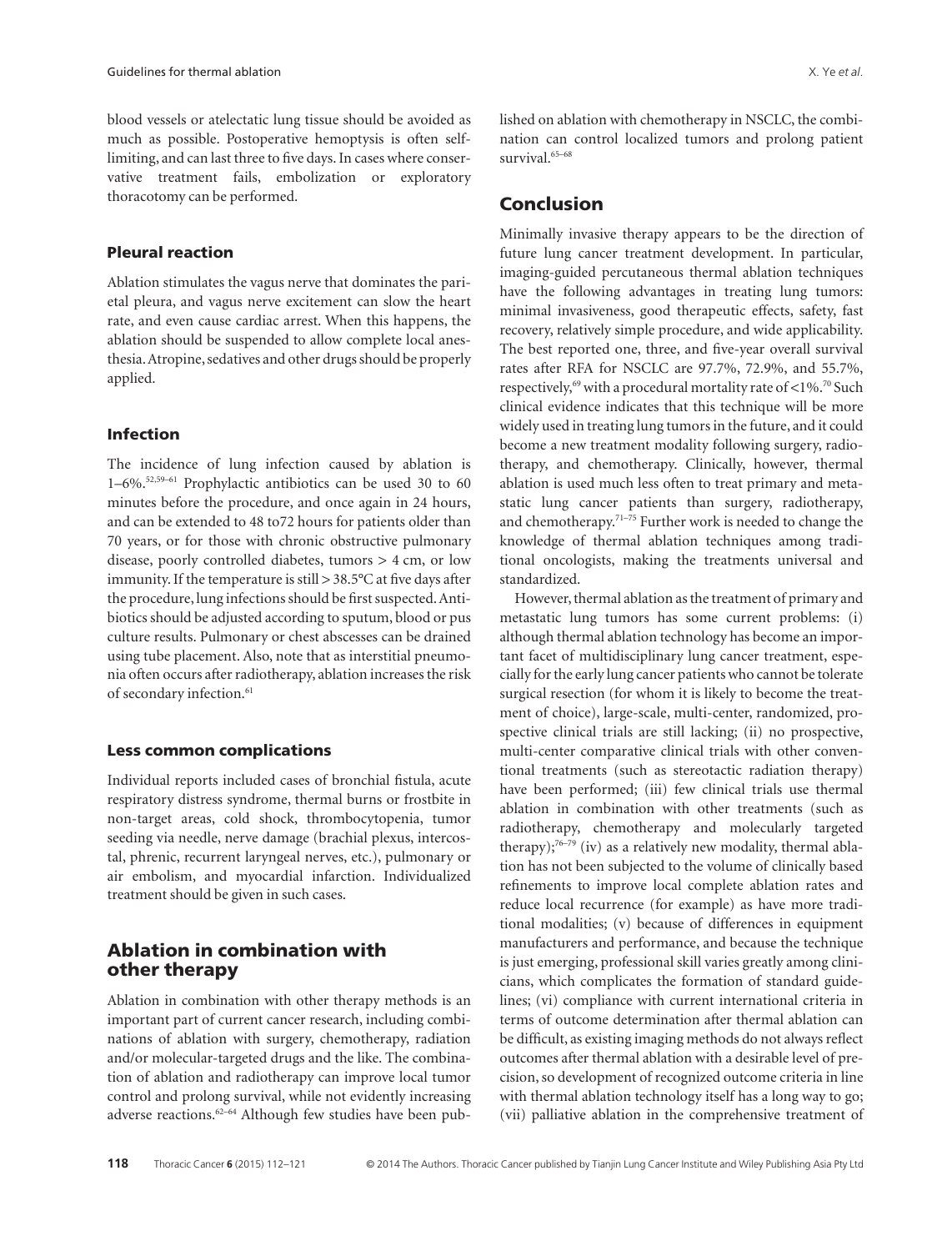lung cancer has yet to be fully explored; and (viii) basic research in topics, such as complex thermal field distribution and effects on the immune system, is still lacking.

# **Disclosure**

No authors report any conflict of interest.

# **References**

- 1 Jemal A, Bray F, Center MM, Ferlay J, Ward E, Forman D. Global cancer statistics. (Published erratum appears in *CA Cancer J Clin* 2011; **61:** 134) *CA Cancer J Clin* 2011; **61**: 69–90.
- 2 He J, Zhao P, Chen WQ, eds. *Chinese Cancer Registry Annual Report 2012*. Military Medical Science Press, Beijing 2012; 13–6. (In Chinese.)
- 3 Scott WJ, Howington J, Feigenberg S *et al*. Treatment of non-small cell lung cancer stage I and stage II. *Chest* 2007; **132** (3 Suppl.): 234S–42S.
- 4 Vogl TJ, Naguib NN, Lehnert T, Nour-Eldin NE. Radiofrequency, microwave and laser ablation of pulmonary neoplasms: clinical studies and technical considerations-Review article. *Eur J Radiol* 2011; **77**: 346–57.
- 5 Crocetti L, Lencioni R. Radiofrequency ablation of pulmonary tumors. *Eur J Radiol* 2010; **75**: 23–7.
- 6 Knavel EM, Brace CL. Tumor ablation: common modalities and general practices. *Tech Vasc Interv Radiol* 2013; **16**: 192–200.
- 7 Liu B, Zhi X, Liu L *et al*. [Evaluation of three-dimensional reconstruction CT in percutaneous radiofrequency ablation (RFA) of the unresectable lung tumor with a clustered electrode.] *Zhongguo Fei Ai Za Zhi* 2009; **12**: 775–9. (In Chinese.)
- 8 Zhi XY, Liu BD, Feng WJ. [CT guided percutaneous radiofrequency ablation in treatment of patients with inoperable lung cancer.] *Zhong Liu Yan Jiu Yu Lin Chuang* 2010; **22**: 19–22. (In Chinese.)
- 9 Casal RF, Tam AL, Eapen GA *et al*. Radiofrequency ablation of lung tumors. *Clin Chest Med* 2010; **31**: 151–63.
- 10 Ward RC, Healey TT, Dupuy DE. Microwave ablation devices for interventional oncology. *Expert Rev Med Devices* 2013; **10**: 225–38.
- 11 Abbas G. Microwave ablation. *Semin Thorac Cardiovasc Surg* 2011; **23**: 81–3.
- 12 Fan WJ, Ye X, eds. [*Microwave Ablation Oncology*.] People's Medical Publishing House, Beijing 2012; 28–31. (In Chinese.)
- 13 Abbas G, Pennathur A, Landreneau RJ, Luketich JD. Radiofrequency and microwave ablation of lung tumors. *J Surg Oncol* 2009; **100**: 645–50.
- 14 Fan W, Li X, Zhang L, Jiang H, Zhang J. Comparison of microwave ablation and multipolar radiofrequency ablation in vivo using two internally cooled probes. *Am J Roentgenol* 2012; **198**: 46–50.
- 15 Healey TT, Dupuy DE. Microwave ablation for lung cancer. *Med Health R I* 2012; **95**: 52–3.
- 16 Andreano A, Huang Y, Meloni MF, Lee FT Jr, Brace C. Microwaves create larger ablations than radiofrequency when controlled for power in ex vivo tissue. *Med Phys* 2010; **37**: 2967–73.
- 17 Crocetti L, Bozzi E, Faviana P *et al*. Thermal ablation of lung tissue: in vivo experimental comparison of microwave and radiofrequency. *Cardiovasc Intervent Radiol* 2010; **33**: 818–27.
- 18 Xiao YY, Tian JL, eds. [*Argon-Helium Knife Cryoablation Techniques of Tumor*.] People's Military Medical Press, Beijing, Beijing 2010; 21–5.(In Chinese.)
- 19 Wang H, Littrup PJ, Duan Y, Zhang Y, Feng H, Nie Z. Thoracic masses treated with percutaneous cryotherapy: initial experience with more than 200 procedures. *Radiology* 2005; **235**: 289–98.
- 20 Feng HS, Duan YJ, Nie ZS *et al*. [Clinical study on targeted argon-heliun cryotherapy in treatment for 725 cases with pulmonary neoplasm.] *Zhongguo Zhong Liu* 2007; **16**: 906–9.(In Chinese.)
- 21 Schneider T, Warth A, Herpel E *et al*. Intraoperative radiofrequency ablation of lung metastases and histologic evaluation. *Ann Thorac Surg* 2009; **87**: 379–84.
- 22 Sonntag PD, Hinshaw JL, Lubner MG, Brace CL, Lee FT Jr. Thermal ablation of lung tumors. *Surg Oncol Clin N Am* 2011; **20**: 369–87.
- 23 Dupuy DE. Image-guided thermal ablation of lung malignancies. *Radiology* 2011; **260**: 633–55.
- 24 Pereira PL, Salvatore M. Standards of practice: guidelines for thermal ablation of primary and secondary lung tumors. (Published erratum appears in *Cardiovasc Intervent Radiol* 2012; **35:** 444) *Cardiovasc Intervent Radiol* 2012; **35**: 247–54.
- 25 Yang X, Ye X. [Image-guided pulmonary malignant tumor ablation treatment.] *Zhonghua Lin Chuang Yi Shi Za Zhi* 2012; **6**: 7686–90.(In Chinese.)
- 26 Liu B, Liu L, Li Y *et al*. [Survival after radiofrequency ablation for 100 cases of lung neoplasms.] *Zhongguo Fei Ai Za Zhi* 2011; **14**: 335–9. (In Chinese.)
- 27 Leung VA, DiPetrillo TA, Dupuy DE. Image-guided tumor ablation for the treatment of recurrent non-small cell lung cancer within the radiation field. *Eur J Radiol* 2011; **80**: e491–9.
- 28 Lee JM, Jin GY, Goldberg SN *et al*. Percutaneous radiofrequency ablation for inoperable NSCLC and metastases: preliminary report. *Radiology* 2004; **230**: 125–34.
- 29 Lencioni R, Crocetti L, Cioni R *et al*. Response to radiofrequency ablation of pulmonary tumors: a prospective intention to-treat, multicentre clinical trial (the RAPTURE study). *Lancet Oncol* 2008; **9**: 621–8.
- 30 Chua TC, Glenn D, Morris DL. Extending the survival of patients with melanoma lung metastases through radiofrequency ablation. *Acta Oncol* 2010; **49**: 517–9.
- 31 Hiraki T, Yamakado K, Ikeda O *et al*. Percutaneous radiofrequency ablation for pulmonary metastases from hepatocellular carcinoma: results of a multicenter study in Japan. *J Vasc Interv Radiol* 2011; **22**: 741–8.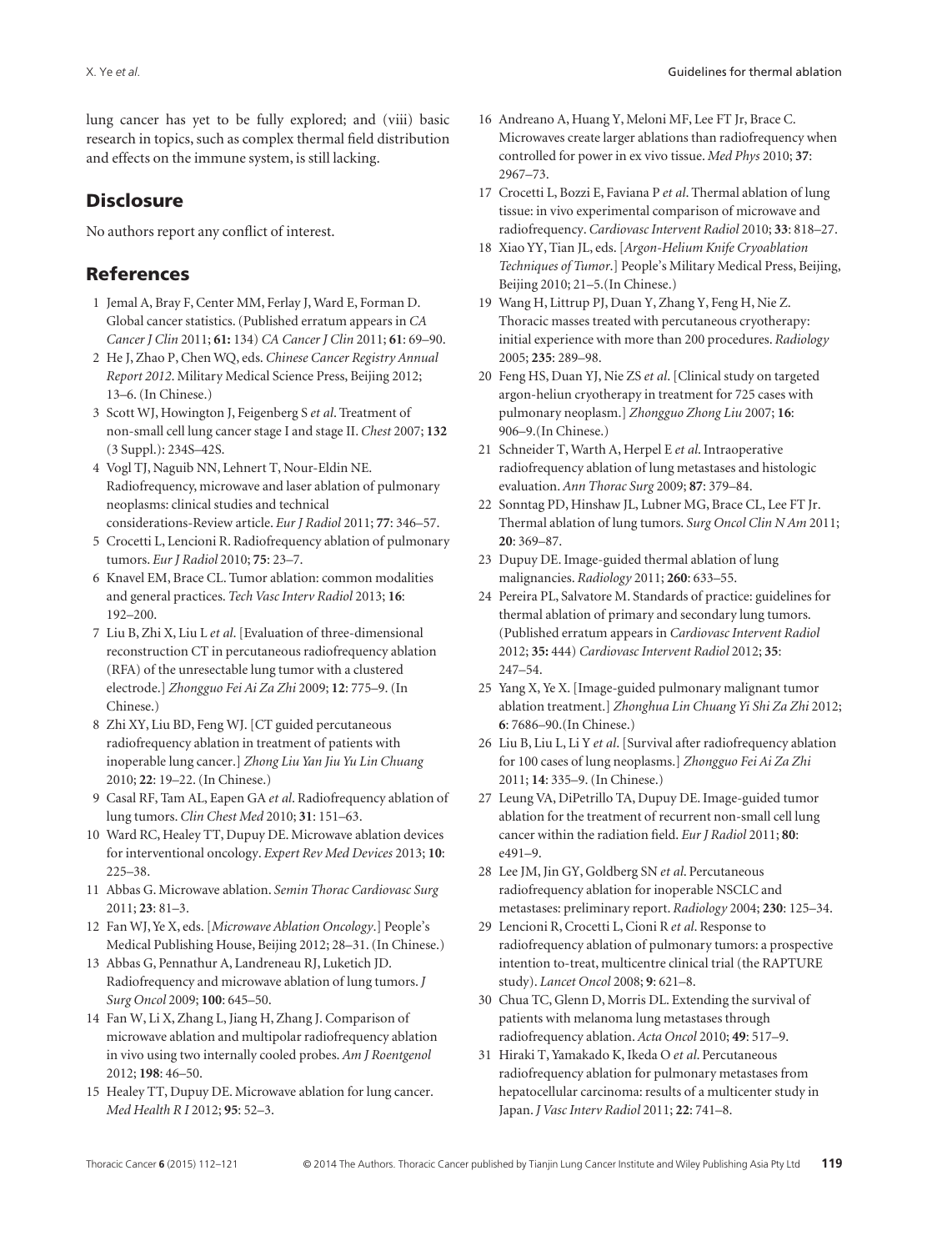- 32 Palussière J, Italiano A, Descat E *et al*. Sarcoma lung metastases treated with percutaneous radiofrequency ablation: results from 29 patients. *Ann Surg Oncol* 2011; **18**: 3771–7.
- 33 Nakamura T, Matsumine A, Yamakado K *et al*. Lung radiofrequency ablation in patients with pulmonary metastases from musculoskeletal sarcomas. (Published erratum appears in *Cancer* 2009; **115:** 4041) *Cancer* 2009; **115**: 3774–81.
- 34 de Baère T. Lung tumor radiofrequency ablation: where do we stand? *Cardiovasc Intervent Radiol* 2011; **34**: 241–51.
- 35 Baisi A, Raveglia F, De Simone M, Cioffi U. Palliative role of percutaneous radiofrequency ablation for severe hemoptysis in an elderly patient with inoperable lung cancer. *J Thorac Cardiovasc Surg* 2010; **140**: 1196–7.
- 36 Lane MD, Le HB, Lee S *et al*. Combination radiofrequency ablation and cementoplasty for palliative treatment of painful neoplastic bone metastasis: experience with 53 treated lesions in 36 patients. *Skeletal Radiol* 2011; **40**: 25–32.
- 37 Guenette JP, Lopez MJ, Kim E. Solitary painful osseous metastases: correlation of imaging features with pain palliation after radiofrequency ablation-a multicenter American College of Radiology Imaging Network study. *Radiology* 2013; **268**: 907–15.
- 38 McTaggart RA, Dupuy DE. Thermal ablation of lung tumors. *Tech Vasc Interv Radiol* 2007; **10**: 102–13.
- 39 Patel IJ, Davidson JC, Nikolic B *et al*. Consensus guidelines for periprocedural management of coagulation status and hemostasis risk in percutaneous image-guided interventions. *J Vasc Interv Radiol* 2012; **23**: 727–36.
- 40 Shim SS, Lee KS, Kim BT *et al*. Non-small cell lung cancer: prospective comparison of integrated FDG PET-CT and CT alone for preoperative staging. *Radiology* 2005; **236**: 1011–9.
- 41 Van Cutsem EJ, Oliveira J. Advanced colorectal cancer: ESMO clinical recommendations for diagnosis, treatment and follow-up. *Ann Oncol* 2008; **19** (Suppl 2): ii33–4.
- 42 Hoffmann RT, Jakobs TF, Lubienski A *et al*. Percutaneous radiofrequency ablation of pulmonary tumors—is there a difference between treatment under general anesthesia and under conscious sedation? *Eur J Radiol* 2006; **59**: 168–74.
- 43 Pouliquen C, Kabbani Y, Saignac P *et al*. Radiofrequency ablation of lung tumours with the patient under thoracic epidural anaesthesia. *Cardiovasc Intervent Radiol* 2011; **34** (Suppl. 2): S178–81.
- 44 Abtin FG, Eradat J, Gutierrez AJ, Lee C, Fishbein MC, Suh RD. Radiofrequency ablation of lung tumors:imaging features of the postablation zone. *Radiographics* 2012; **32**: 947–69.
- 45 Steinke K, King J, Glenn D, Morris DL. Radiologic appearance and complications of percutaneous computed tomographyguided radiofrequency-ablated pulmonary metastases from colorectal carcinoma. *J Comput Assist Tomogr* 2003; **27**: 750–7.
- 46 Anderson EM, Lees WR, Gillams AR *et al*. Early indicators of treatment success after percutaneous radiofrequency of pulmonary tumors. *Cardiovasc Intervent Radiol* 2009; **32**: 478–83.
- 47 Palussière J, Marcel B, Descat E *et al*. Lung tumors treated with percutaneous radiofrequency ablation: computed tomography imaging follow-up. *Cardiovasc Intervent Radiol* 2011; **34**: 989–97.
- 48 Deandreis D, Leboulleux S, Dromain C *et al*. Role of FDG-PET-CT and chest CT in the follow-up of lung lesions treated with radiofrequency ablation. *Radiology* 2011; **258**: 270–6.
- 49 Yoo DC, Dupuy DE, Hillman SL *et al*. Radiofrequency ablation of medically inoperable stage IA non-small cell lung cancer: are early posttreatment PET findings predictive of treatment outcome? *AJR Am J Roentgenol* 2011; **197**: 334–40.
- 50 Herrera LJ, Fernando HC, Perry Y *et al*. Radiofrequency ablation of pulmonary malignant tumors in nonsurgical candidates. *J Thorac Cardiovasc Surg* 2003; **125**: 929–37.
- 51 Goldberg SN, Grassi CJ, Cardella JF *et al*. Image-guided tumor ablation: standardization of terminology and reporting criteria. *Radiology* 2005; **235**: 728–39.
- 52 Zhu JC, Yan TD, Morris DL. A systematic review of radiofrequency ablation for lung tumors. *Ann Surg Oncol* 2008; **15**: 1765–74.
- 53 Carrafiello G, Mangini M, Fontana F *et al*. Complications of microwave and radiofrequency lung ablation: personal experience and review of the literature. *Radiol Med* 2012; **117**: 201–13.
- 54 Hiraki T, Tajiri N, Mimura H *et al*. Pneumothorax, pleural effusion, and chest tube placement after radiofrequency ablation of lung tumors: incidence and risk factors. *Radiology* 2006; **241**: 275–83.
- 55 Nour-Eldin NE, Naguib NN, Saeed AS *et al*. Risk factors involved in the development of pneumothorax during radiofrequency ablation of lung neoplasms. *AJR Am J Roentgenol* 2009; **193**: W43–8.
- 56 Gillams AR, Lees WR. Analysis of the factors associated with radiofrequency ablation-induced pneumothorax. *Clin Radiol* 2007; **62**: 639–44.
- 57 Abu-Hijleh M, Blundin M. Emergency use of an endobronchial one-way valve in the management of severe air leak and massive subcutaneous emphysema. *Lung* 2010; **188**: 253–7.
- 58 Clasen S, Kettenbach J, Kosan B *et al*. Delayed development of pneumothorax after pulmonary radiofrequency ablation. *Cardiovasc Intervent Radiol* 2009; **32**: 484–90.
- 59 Schneider T, Heussel CP, Herth FJ, Dienemann H. Thermal ablation of malignant lung tumors. *Dtsch Arztebl* 2013; **110**: 394–400.
- 60 Kashima M, Yamakado K, Takaki H *et al*.. Complications after 1000 lung radiofrequency ablation sessions in 420 patients: a single center's experiences. *AJR Am J Roentgenol* 2011; **197**: W576–80.
- 61 Nomura M, Yamakado K, Nomoto Y. Complications after lung radiofrequency ablation: risk factors for lung inflammation. *Br J Radiol* 2008; **81**: 244–9.
- 62 Dupuy DE, DiPetrillo T, Gandhi S *et al*. Radiofrequency ablation followed by conventional radiotherapy for medically